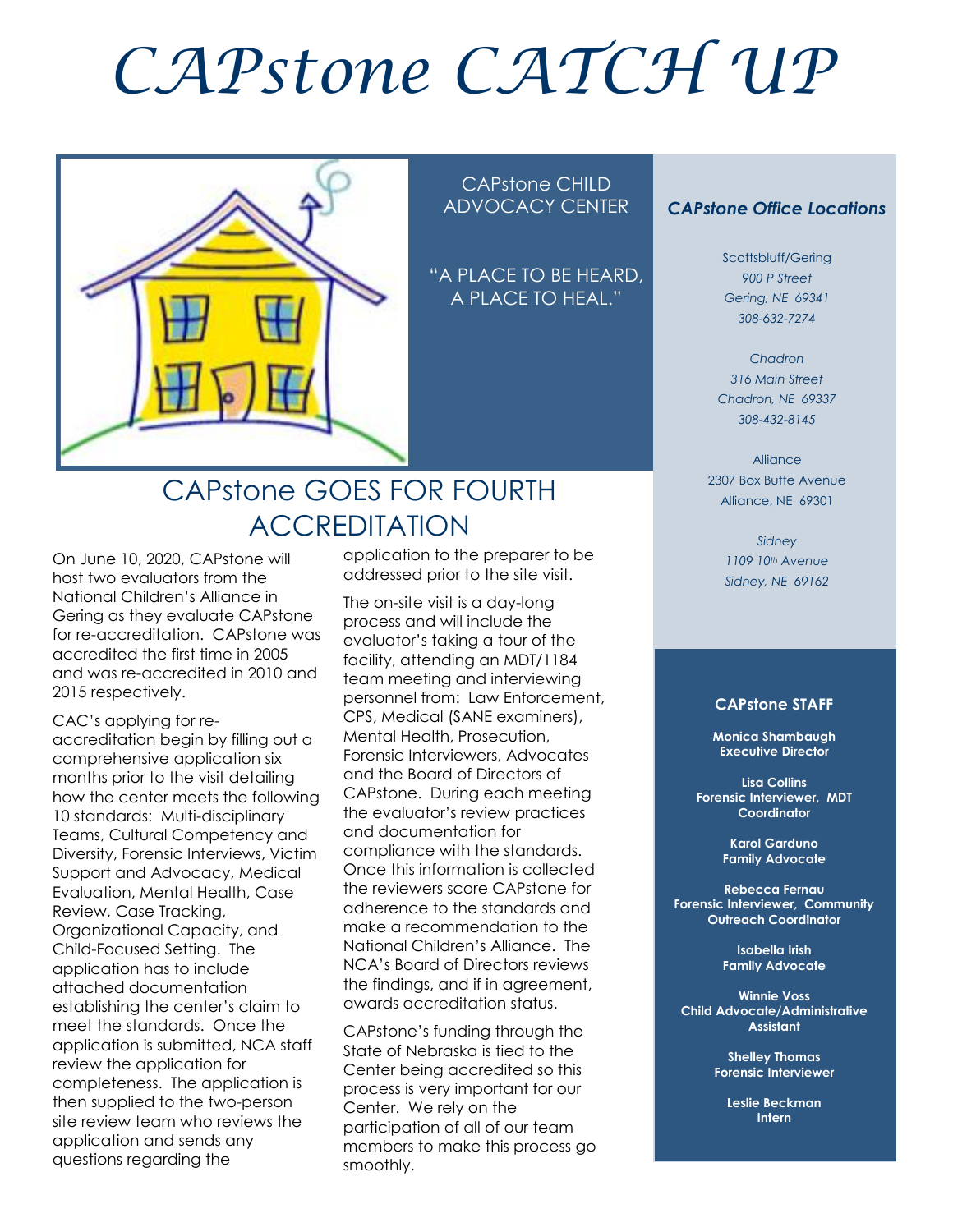

#### **CAPstone WISH LIST**

**For the Children** New Beanie Babies/stuffed animals New Blankets New Backpacks Journals McDonalds/Runza gift cards

**For the Facility** Gift cards to Walmart/Target Individually wrapped snacks/juices

#### **Sidney Office Scoop**

Recently, our Sidney satellite office was treated to some upgrades and a little more decorating to boot! The staff all chipped in their time and talent to hang up soundproofing panels in both the interview and observation rooms and a new big screen TV in the observation room to enhance the experience of the professionals observing forensic interviews. Some new calming, earth-toned pictures were hung up in the interview room as well in hopes that doing so will create a more relaxing, "homey" feel for the youth we serve at CAPstone.

#### **Pinwheels will be growing at the CAPstone offices in April!!**

April is Child Abuse Awareness Month, and CAPstone is doing their part to raise awareness. Children need to feel safe to grow and succeed. The pinwheels stand for the joy and security every child deserves. Raising strong, stable kids is a job for all of us.

Last year (2019) CAPstone served 538 children, providing services and support to them, or to their families. In 2018, CAPstone served 426 children or their families, so the need is on the rise.

CAPstone will be selling pinwheels, as one of our fundraising efforts, beginning March 15, 2020, through the month of April 2020, for \$1.00 each. The pinwheels that are purchased, can be displayed by the purchaser, as you see fit, to show support to Child Abuse Awareness Month. We hope to see these pinwheels displayed throughout the panhandle! Contact any CAPstone office, or CAPstone staff member to purchase your pinwheel(s), to help in promoting Child Abuse Awareness. CAPstone can be reached at 308-632-7274.

Join the CAPstone staff, CAPstone board members, DHHS, Law Enforcement, and others, in "planting" pinwheels, on Wednesday, April 1, 2020, at 2:00 PM, at the Gering and Alliance CAPstone offices.

CAPstone BOARD OF DIRECTORS 2020

SHARON WALKER Retired Social Worker

> GEORGE **SCHLOTHAUER** ESU #13

KAYLA IMUS Heritage Estates

LAURA BURGESS SBCO Attorney's office

KATHERINE BATT Department of Health and Human Services

> MANDY BRICE Dawes County

RACHEL DELLE Scottbluff Schools

JANE FLIESBACH Fliesbach Foundation

ADAM FRERICHS Cheyenne County Sheriff's **Office** 

JANELL GRANT Box Butte General **Hospital** 

BOB HASTINGS Gering Schools

TINA JAMES CS Precision

VICKY MORENO SBCO Attorney's office

DR. WILL PACKARD Retired

> JEFF PECK **Intralinks**

PAUL B. SCHAUB Cheyenne County Attorney's office

KATHY STOKEY Retired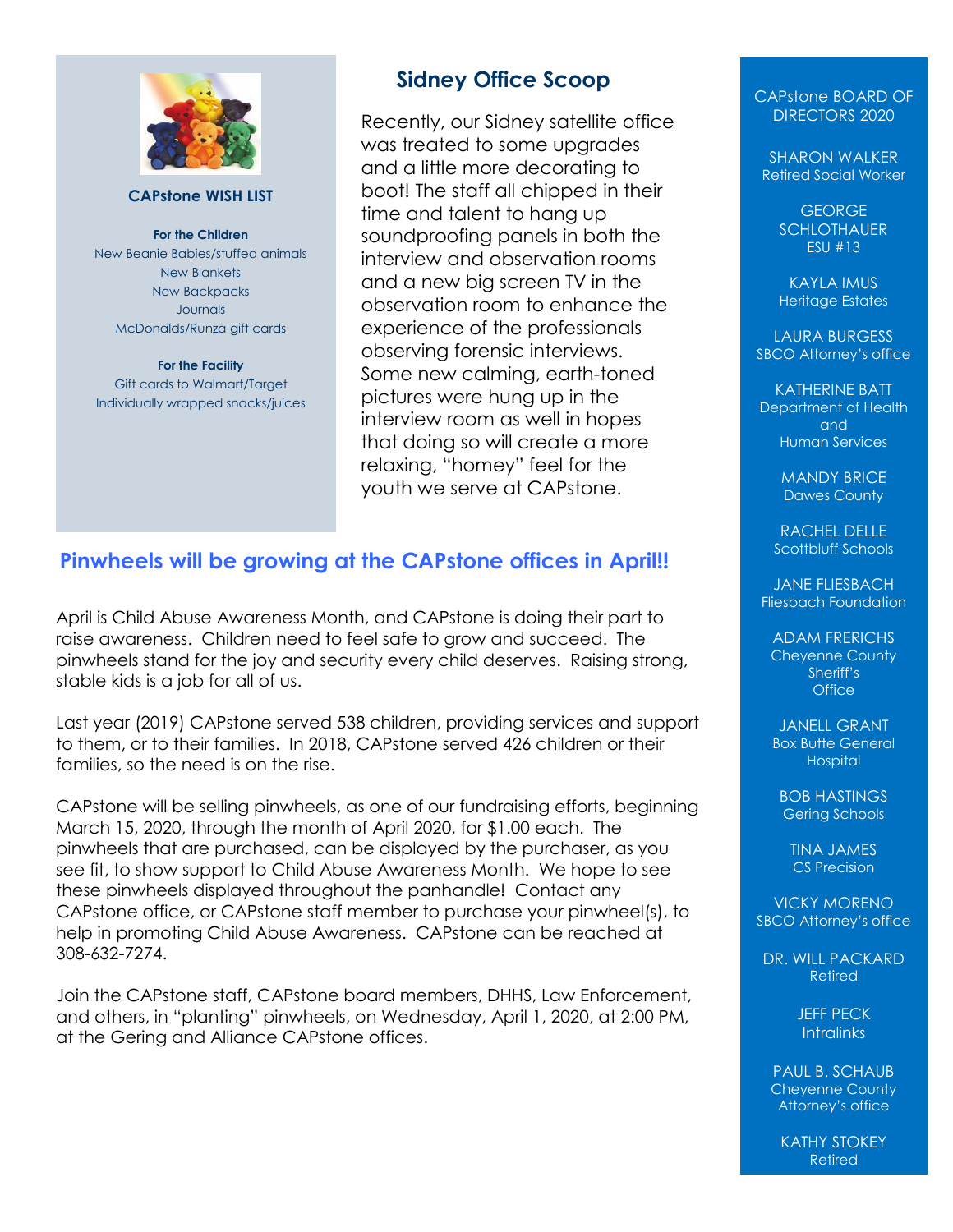

2019 Pin Wheels at the CAPstone Gering Office



Karol is excited to be hanging up the sound tiles at our Sidney location in the observation room.

Leslie trying out her handyman skills on hanging the new TV in our Sidney location in the observation room.

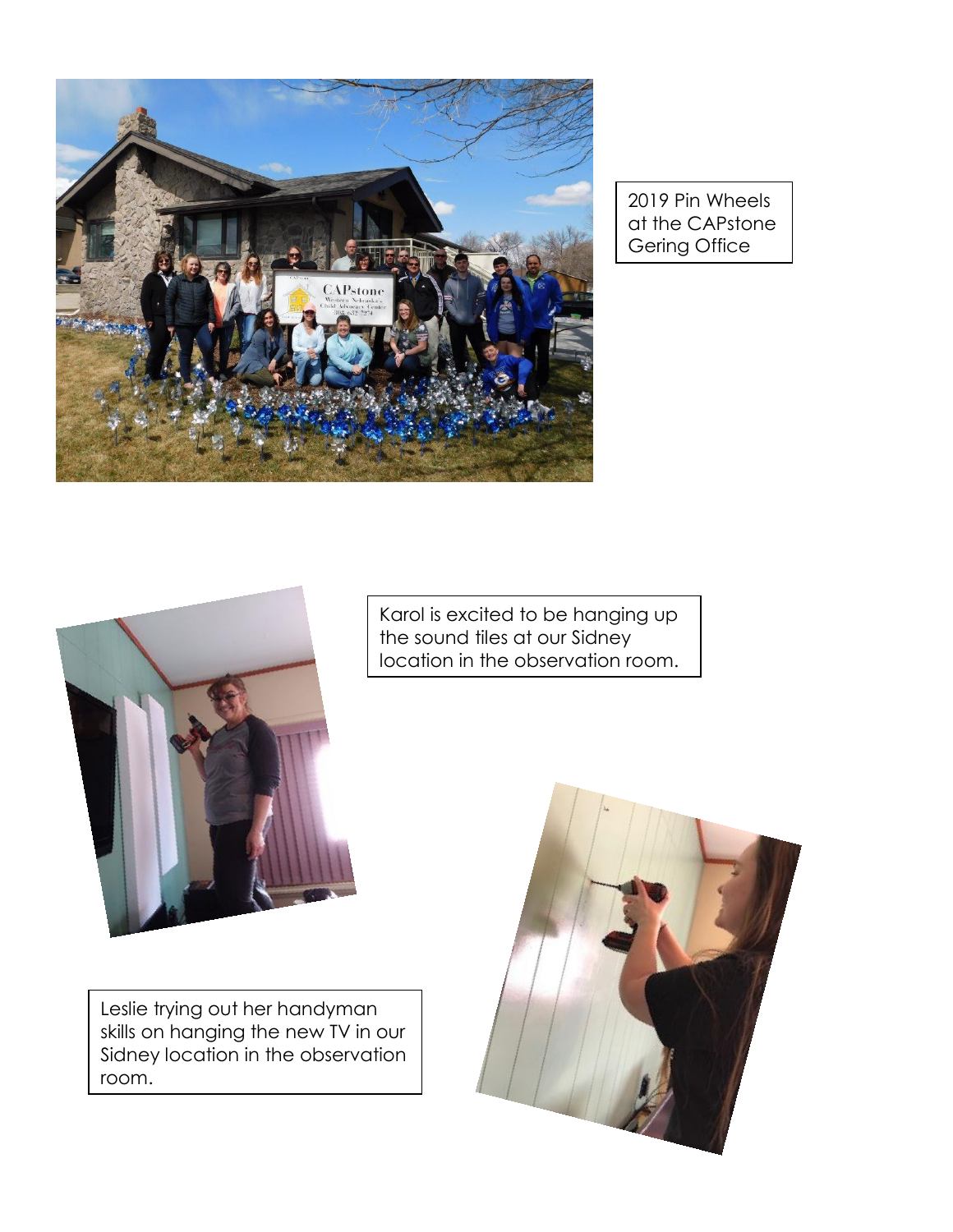#### *Website*

*[www.capstonenebraska.com](http://www.capstonenebraska.com/)*

#### *Email*

#### *Facebook*

*[https://www.facebook.com/](https://www.facebook.com/CAPstone-Child-Advocacy-Center-310733285741/) [CAPstone-Child-Advocacy-](https://www.facebook.com/CAPstone-Child-Advocacy-Center-310733285741/)[Center-310733285741/](https://www.facebook.com/CAPstone-Child-Advocacy-Center-310733285741/)*

> **To report child abuse/neglect**

**Nebraska child abuse/neglect hotline**

**1-800-652-1999 or call your local Law Enforcement agency.**



#### ATTENTION ATTENTION READ ALL ABOUT IT

Nebraska Children's Home Society is hoping to hire a Permanency and Resource Development Specialist II in the Scottsbluff/North Platte area.

> Anne Lynam Human Resources Coordinator

402-898-7759 office

Nebraska Children's Home Society

4939 South 118th Street, Omaha, NE 68137

Page 2

#### **Meet Leslie**

CAPstone has been fortunate to have Leslie join us for an internship working mainly at our Chadron Satellite office. *[director@capstonenebraska.com](mailto:director@capstonenebraska.com)* Before Leslie started at CAPstone she worked with Rebecca Fernau and her Professor Bruce Hoem to create a learning contract which states goals that the agency wishes the intern to accomplish.

> As part of her learning contract she is required to practice advocacy with families; create a research project; a policy project; participate in presenting a CAN 101 training; and update signage and other documents.

Leslie's research project is about making the forensic interviews admissible in court in lieu of a child's testimony. A child having to testify in front of a jury, judge, and defense attorney can be a scary situation and can lead to the child being traumatized from that experience.

Another requirement Leslie will be working on is updating a policy related to multidisciplinary teams updating that for accreditation reasons.

She has also scheduled two CAN 101 trainings in March. On March 12th there will be a CAN 101 training in the Chadron CAPstone office. On March 19th there will be the second CAN 101 training at the Alliance library.

She is working on updating signage and documents for all offices. This includes making documents culturally inclusive and creating signs in other languages to post around the offices. Leslie has been working hard and will surely continue to do so till her last day on May 1st. She has been a big asset to our Chadron office.

#### *TRAININGS:*

**CAN 101 (CHILD ABUSE AND NEGLECT) No fee**

**CHADRON MARCH 12TH 2-4 PM CHADRON CAPstone OFFICE 316 Main ST, Chadron**

**ALLIANCE MARCH 19TH 2-4 PM ALLIANCE PUBLIC LIBRARY 1750 Sweetwater St, Alliance**

**If interested in attending email** 

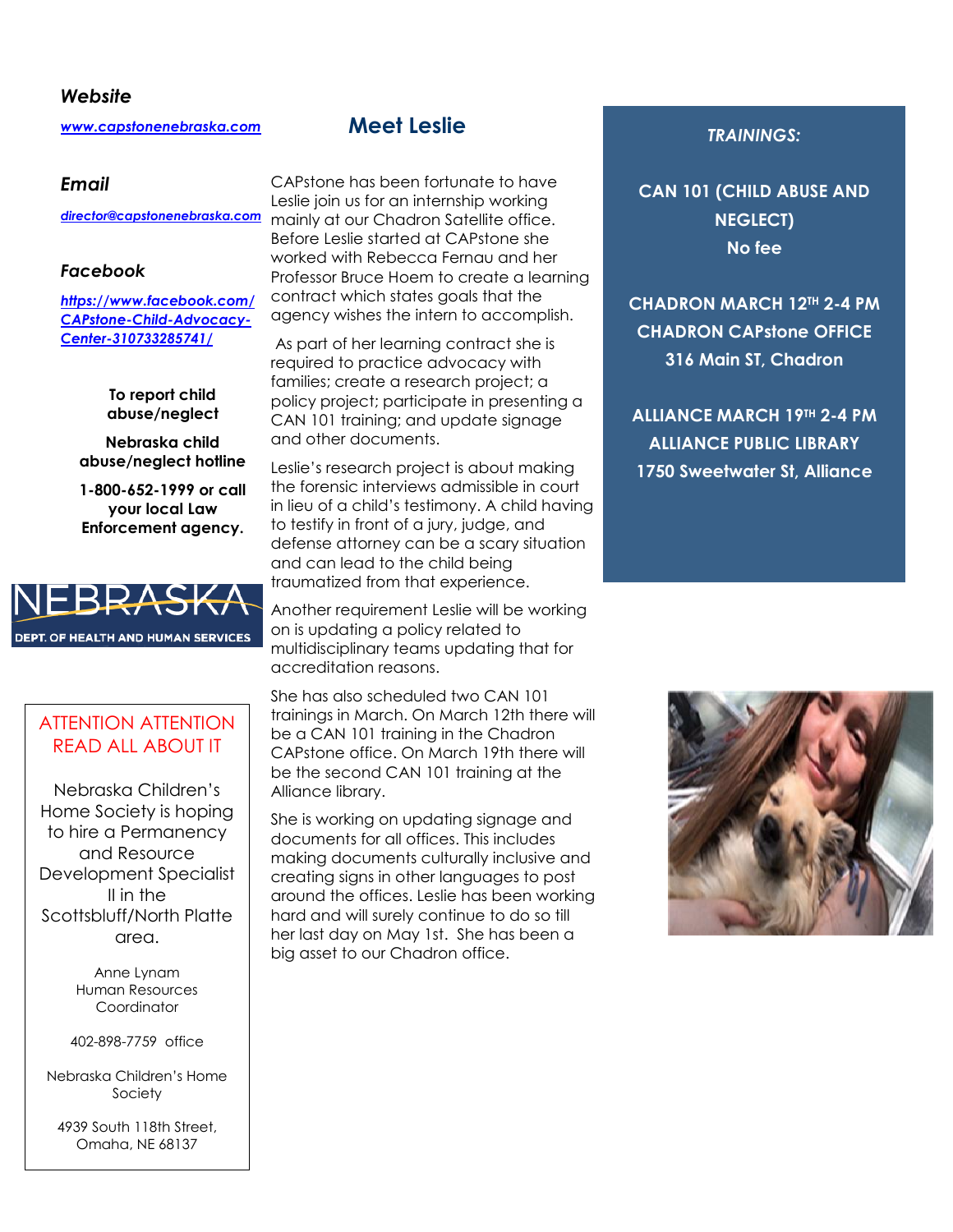# MY YEAR IN REVIEW

I am still in amazement that I have been the Executive Director of the CAPstone Child Advocacy Center for a year now. Having been a part of getting the Advocacy Center started, to serving on the Board for 16 years and interviewing here for 19 years, I never thought my dream job would become available. Thanks to Holly Brandt for leaving everything in such great shape, which includes hiring a wonderful group of people to work with every day.

Having never had to work with budgets, QuickBooks or grant writing, what a learning curve I am trying to overcome. Working with Holly on Friday afternoons for a couple of months got me to a point where I felt comfortable handline all of the documents required monthly for us to continue to get our funding. I was surprised to learn our funding from the State of Nebraska only covers 63% of our budget, while a grant from the Crime Commission covers another 17% of our budget. 20% of our budget is covered by grants we have applied for and received, like the United Way and Soroptimist grants, donations and fundraisers. I worry what would happen if the grants and people who support us yearly went away.

While I was not hired to be an interviewer, I got the chance to interview 112 times this past year and loved every minute of it. I am so happy to be part of a group of interviewers and advocates who are dedicated to doing the best they can for Law Enforcement and CPS. 2019 was a banner year with 538 interviews completed. A record number for CAPstone. I am still astounded at the amount of education we continually get to do around the reasons young people are to be interviewed at an Advocacy Center. Public speaking on this topic as well as being a mandatory reporter were just some of the presentations I got to do in 2019.

In 2019, CAPstone and CASA decided to change the Light of Hope breakfast to an evening event and brought in a national speaker. The event was well received and a lot of fun was had. I am looking forward to the 2020 Light of Hope Event in September. Staff suggested a journal drive during April for Child Abuse Awareness Month which was very successful. CAPstone staff assisted with United Way fundraisers and participated in National Night Out and the Oregon Trail Parade as well as planting pinwheels for the families we serve.

The staff got a chance to learn a few things from me along the way. Everyone participated in learning how to lay tile at the new CAPstone office in Chadron. We put up sound tiles and a TV in the Sidney office. We took time to trim bushes and plants and mow the lawn in Gering.

Lastly, I get a chance to come to work in an environment where the staff are committed to doing the best they can for the families we serve. I saw this every day. Our CAPstone Board of Directors are supportive and involved. I can't wait to see what the next year, or two or three brings.



Monica Shambaugh Executive Director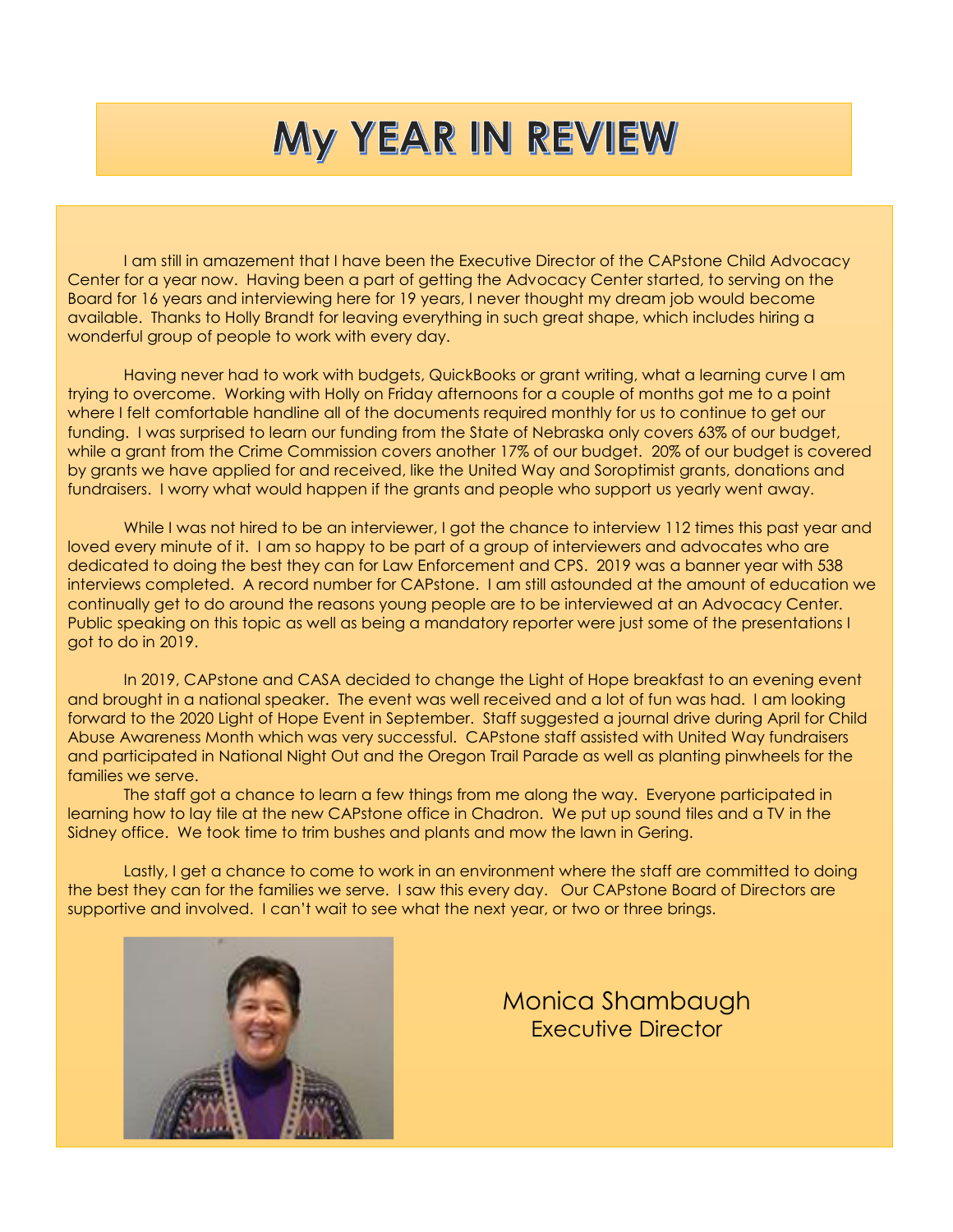## CAPstone DONORS ARE SUPER HEROES



#### RECENT MONETARY DONATIONS

Joyce Hillman-Kortum Memorial \$230.00

**Frontstream** \$45.00

Shirley Hardt \$20.00

#### RECENT TANGABLE DONATIONS

Irene North 6 Journals

Intralink, Inc 2.5 hours of labor value at \$262.50

# The Purpose of the CAPstone Wish List



At CAPstone our staff does their best to make the families and children who come to our center feel as comfortable as possible. We try to make this dark and difficult time a little bit lighter and a little bit easier. One way we do this is by having a child friendly waiting room, this is accomplished by the donation of toys for the children to play with and a selection of donated DVD movies that can provide a momentary distraction. We also offer the children and their families a drink such as water or juice, and after the interview we also offer them snacks and/or gift cards to places like McDonalds or Runza because sometimes interviews take place right around lunch time. Before the children and families leave our center we always offer for each child/youth to select one item out of following choices: a new toy, new beanie baby, new stuffed animal, new blanket/quilt, new journal, new backpack, or other options depending on what has been donated. We also use the donated gift cards to get supplies that we need for our center to maintain everything that goes into making all of CAPstone's locations child and family friendly.

We want these kids to walk away with something positive from their experience at CAPstone because we know that this process is difficult and uncomfortable. We would not be able to provide that item and that positive takeaway without the donations we receive from our communities. The items you donate DO make a difference in the lives of these families and children, and we will greatly continue to welcome and appreciate continued donations in the future. We hope that this paragraph helps demonstrate the difference that each item on our wish list could/does make.

If you have any questions or would like to donate please call either 1- 308-632-7274 or 1-308-432-8145, thank you!